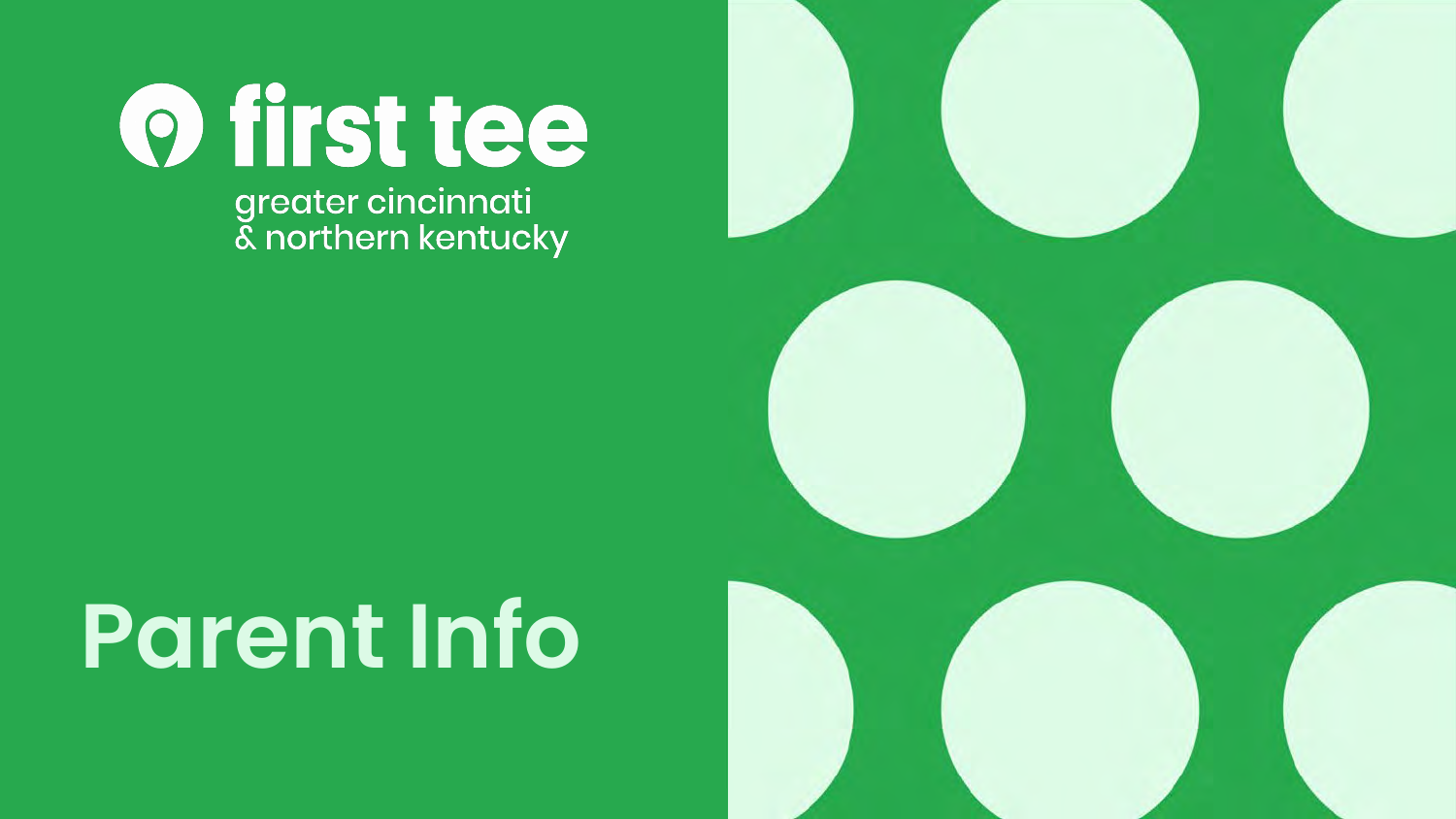## **Our Mission**

To impact the lives of young people by providing educational programs that build character and instill lifeenhancing values through the game of golf.

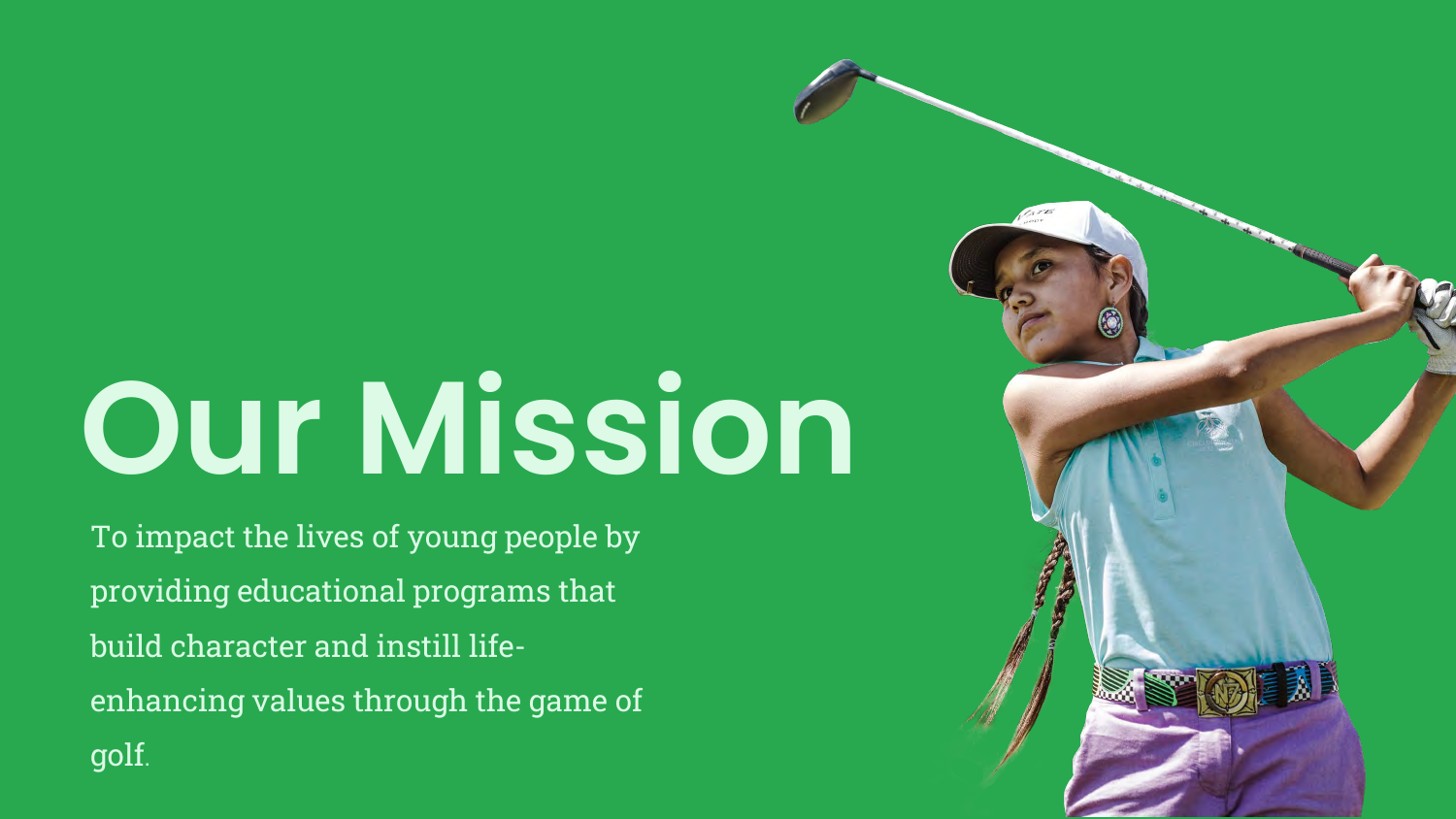## **Welcome Parents!**

We can't wait to meet you and your family and hope your kids grow up with us!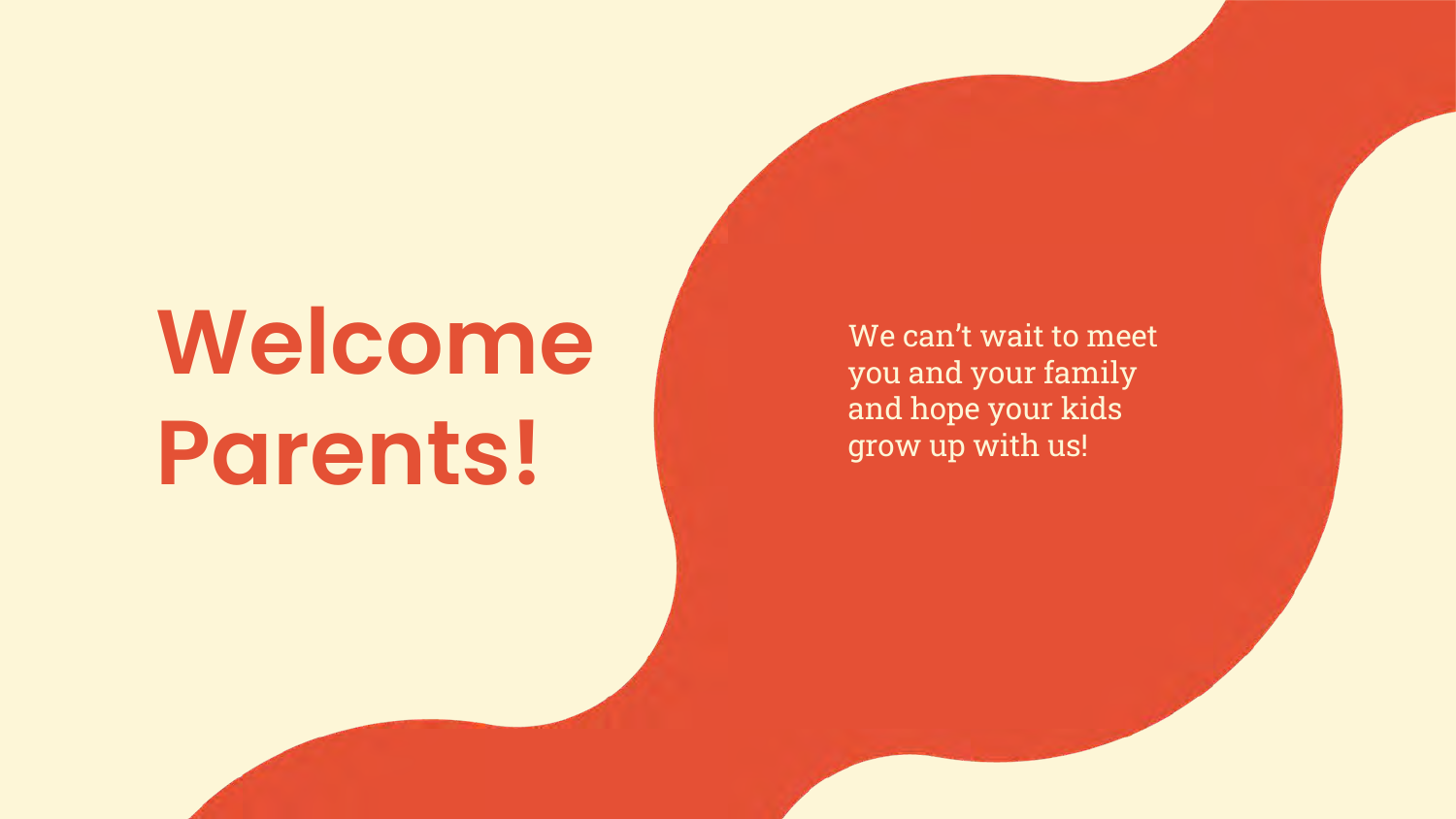Our work at First Tee is not about improving your golf score... it's about strengthening what you bring to everything you do, including golf.

At First Tee, **we guide kids and teens to show up stronger in everything that they do.**

We help kids discover what's inside of them, guide them to strengthen it, and mentor them to put into action everything they do.

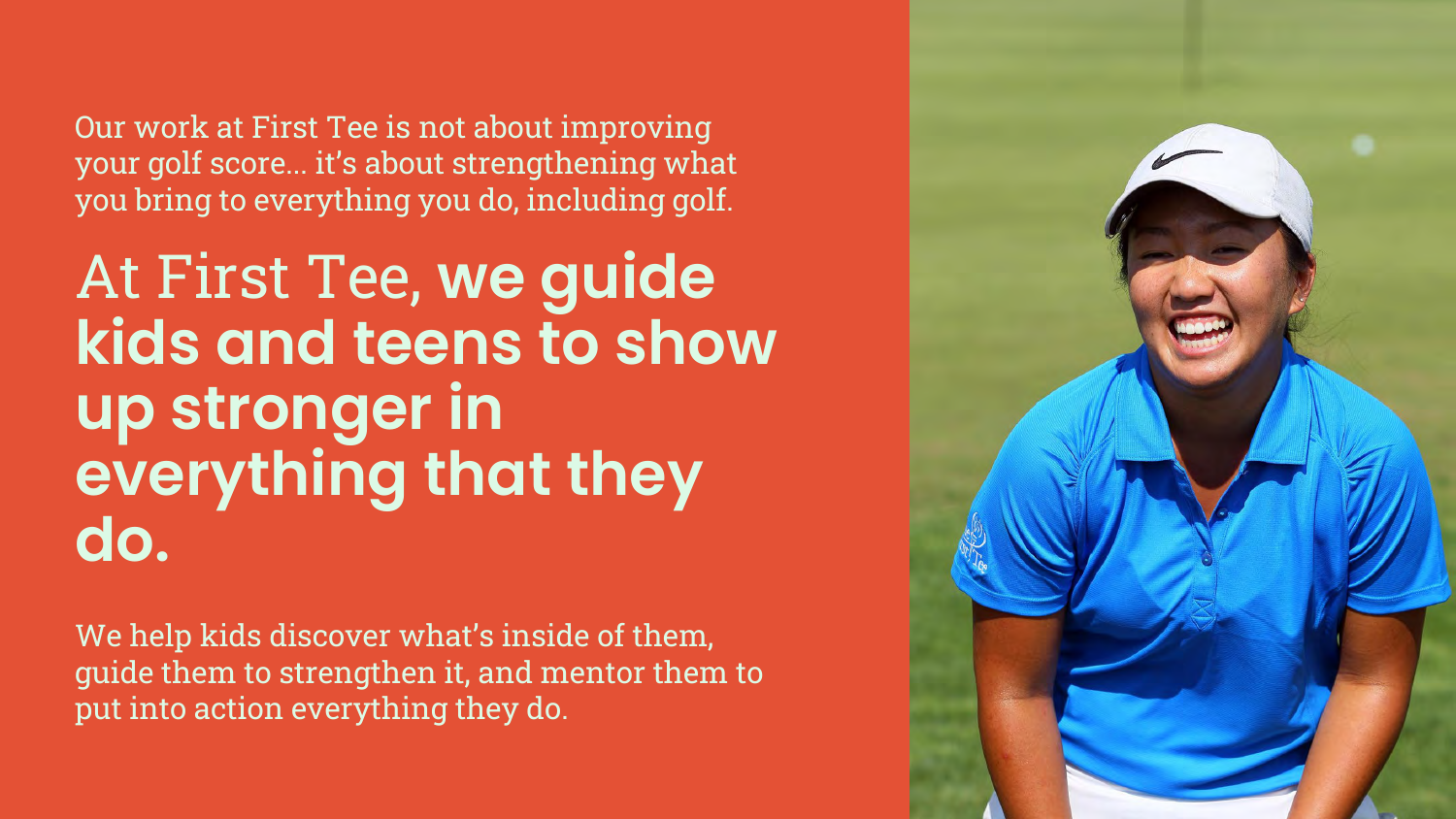**Benefits of First Tee - GCNKY**

#### **Local Opportunities:**

- Local Scholarships
- Handicap Index Memberships
- Volunteer Opportunities
- Junior Coach Program
- Paid Internships
- Alumni Opportunities
- Go-To Team of Mentors

#### **National Opportunities:**

- Golf and Leadership Opportunities
- Academic Recognitions
- Scholarships
- Alumni Network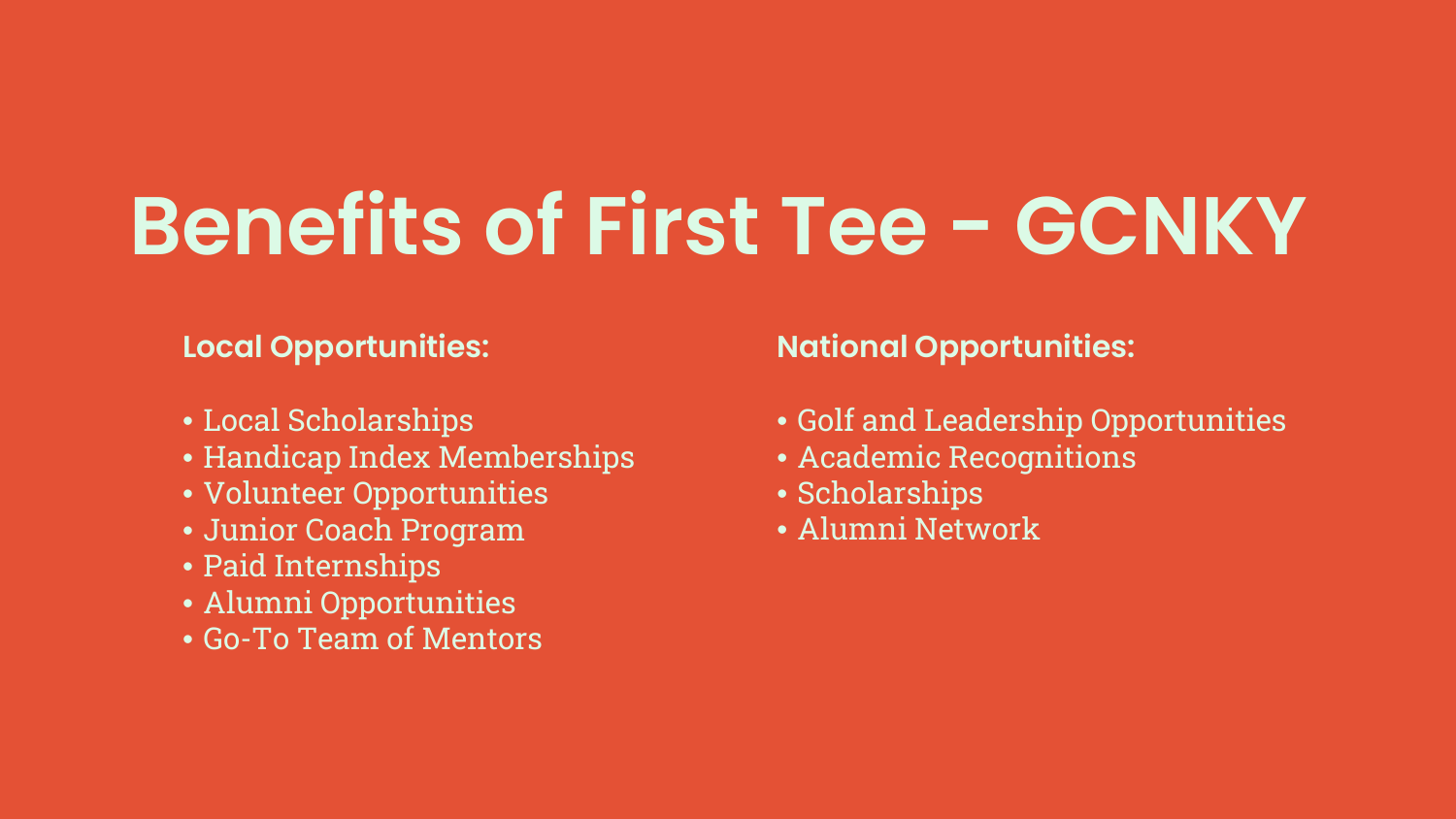# Our Purpose

Enable kids to build the strength of character that empowers them through a lifetime of new challenges.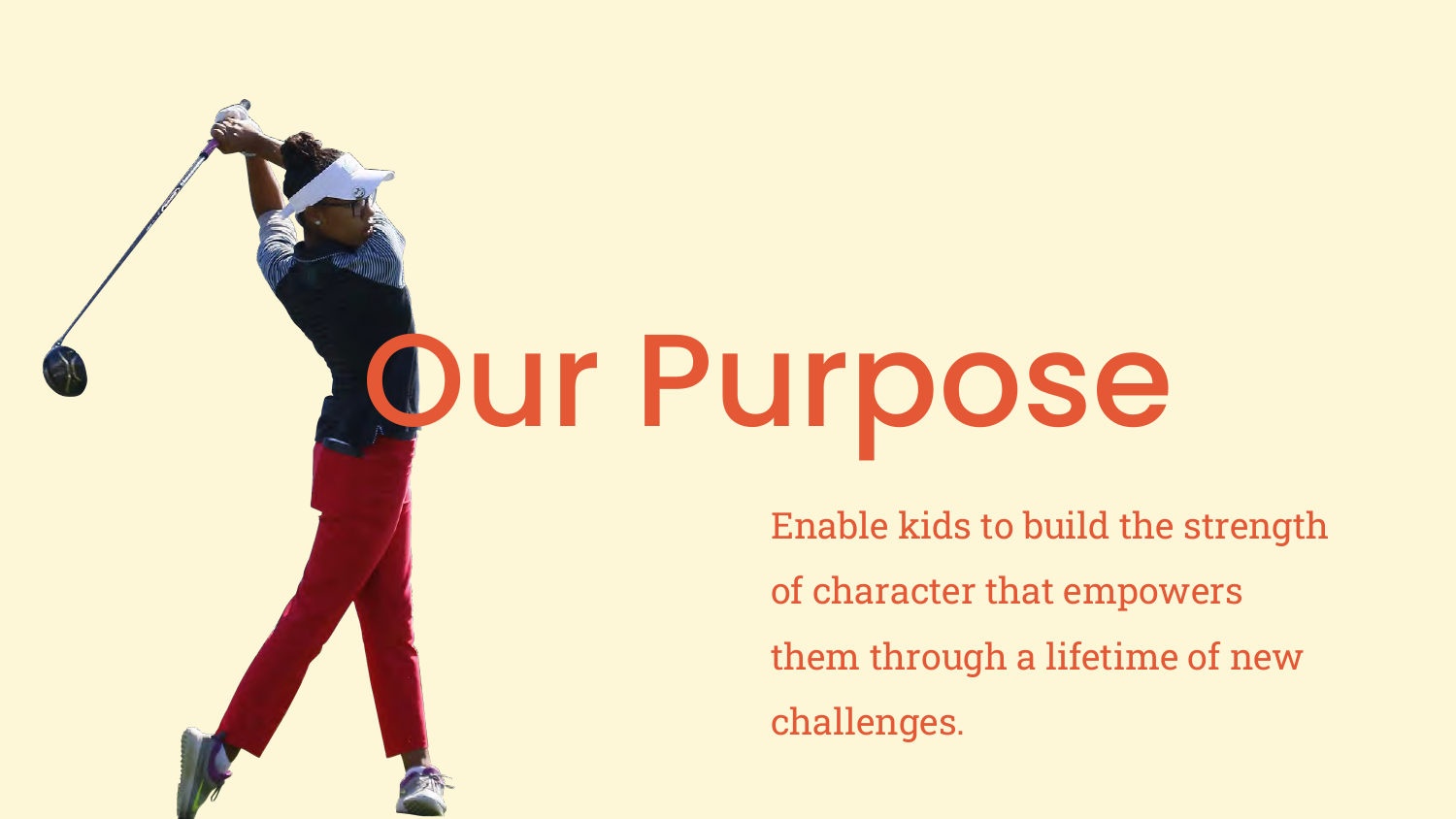### **Program Levels**

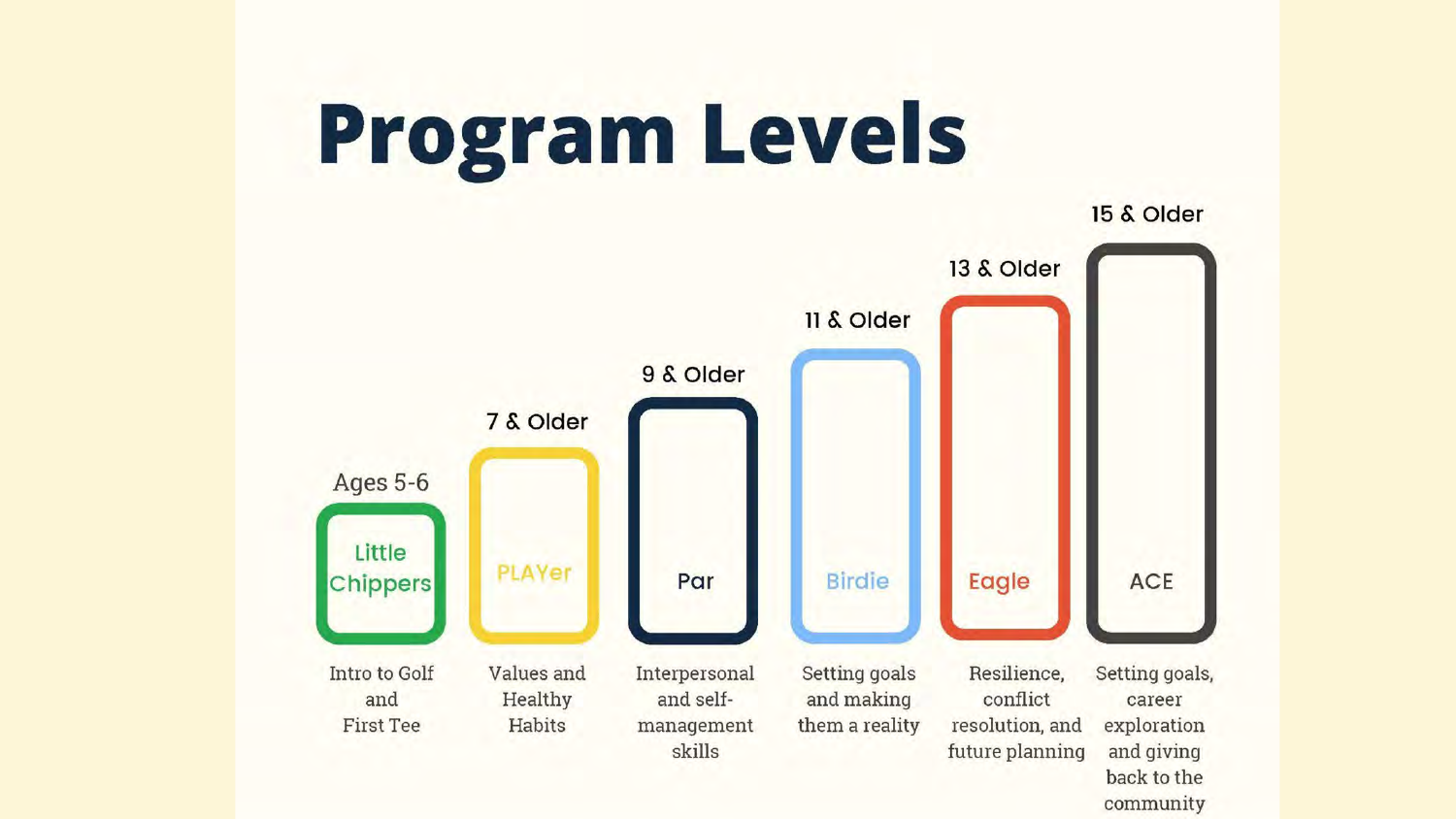#### **What should I bring to class?**

- Water Bottle fountains are not open at this time so please don't forget!
- We have all equipment needed for class for kids to borrow.
- If your child brings their own clubs, please label each club with their name.
- Yardage Book which will be given at the first class. This is their guide to the curriculum and their responsibility to bring to each class.
- Come dressed for the weather and wear gym shoes or golf shoes. Collared polo-type shirts are preferred but not mandatory. Hats, sunscreen and bug spray are recommended.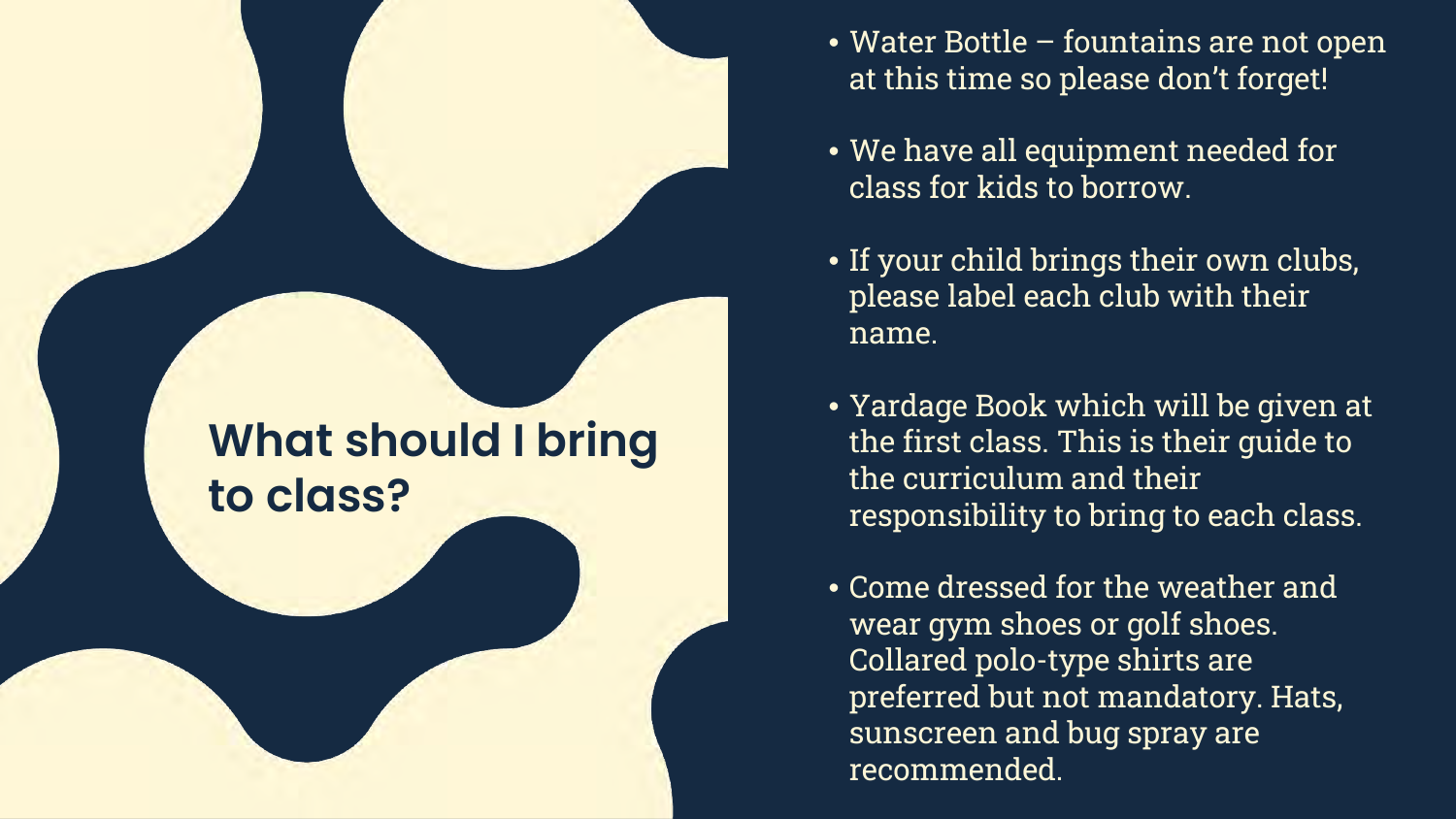

**Classes maybe cancelled due to unsafe weather conditions.** 

- You will receive a text at least one hour prior to class time. If you have further questions, please email your coach. If you don't receive a text, class is still on.
- During the summer, we are unable to hold any make up classes. Because of this, we will make every effort to hold class - rain or shine!
- There are no refunds for cancelled classes and we do not hold makeups for missed classes.
- Please do not contact the course for questions regarding First Tee. They will not know the answer. Please contact your coach.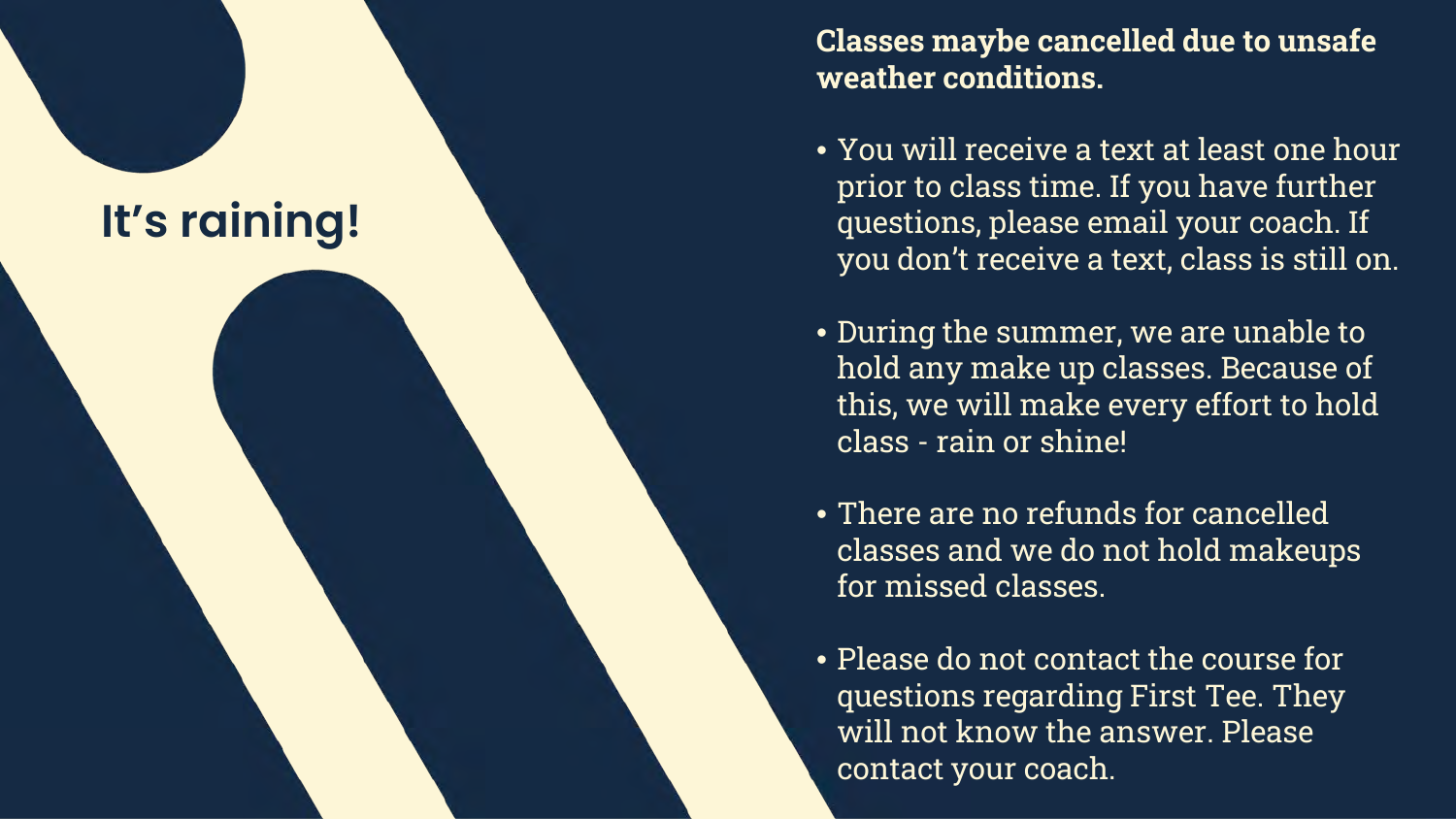### **Arrival/Dismissal By Location**

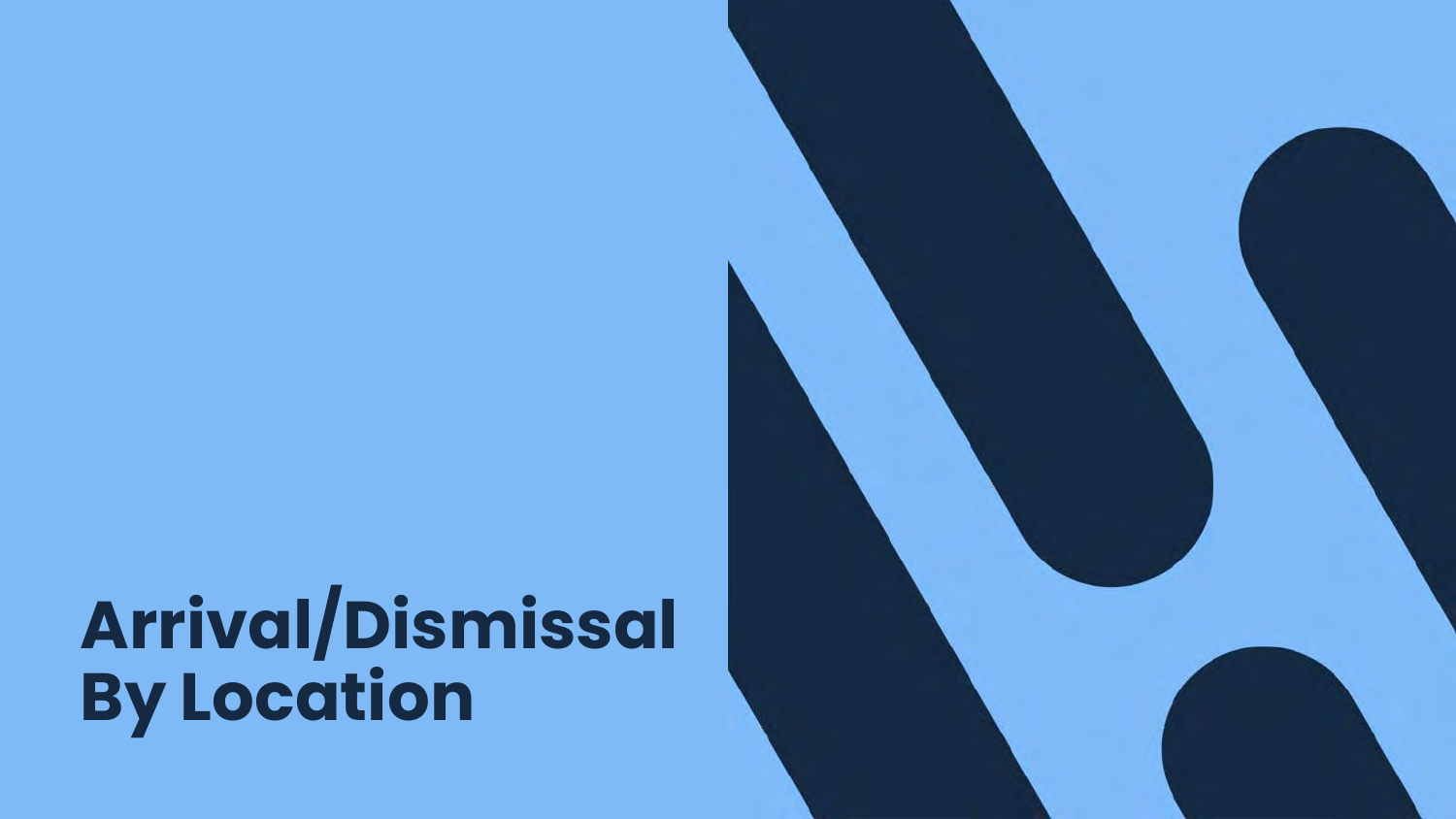#### **Reeves Golf Course**

- Class will meet at 4747 Playfield Lane – across from tennis courts.
- Please arrive at least 10 minutes prior to the start of class.
- Check-in with Coach at the table in front of our clubhouse. You will also pick up at this table.
- In the event of inclement weather, please meet your child inside the clubhouse.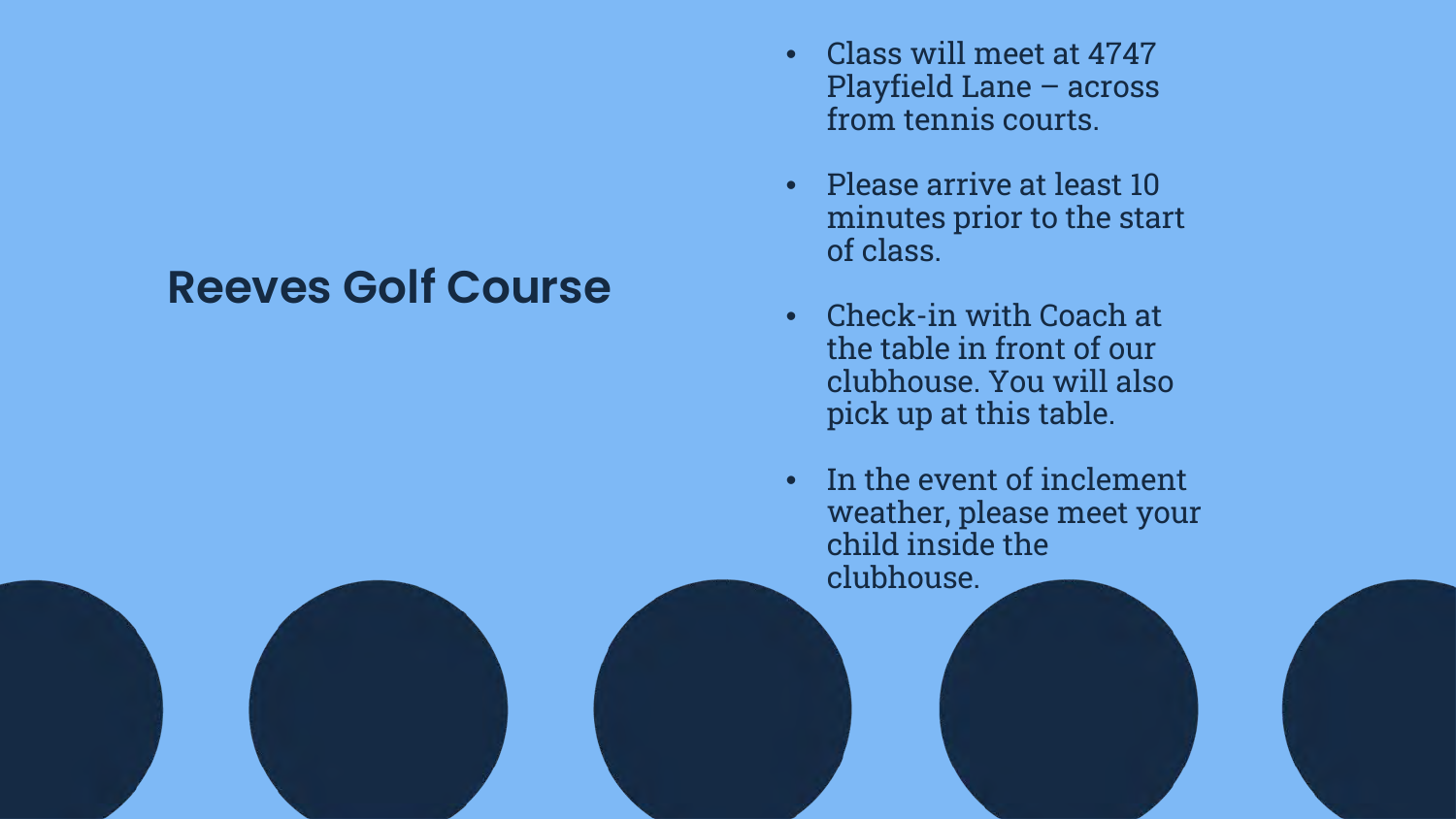#### **Armco Park Golf Course**

- Please arrive at least 10 minutes prior to the start of class.
- Meet Coach at the Shelter House next to the golf course and across from the clubhouse.
- At dismissal or in the event of inclement weather, parents can pick up your child in the same area.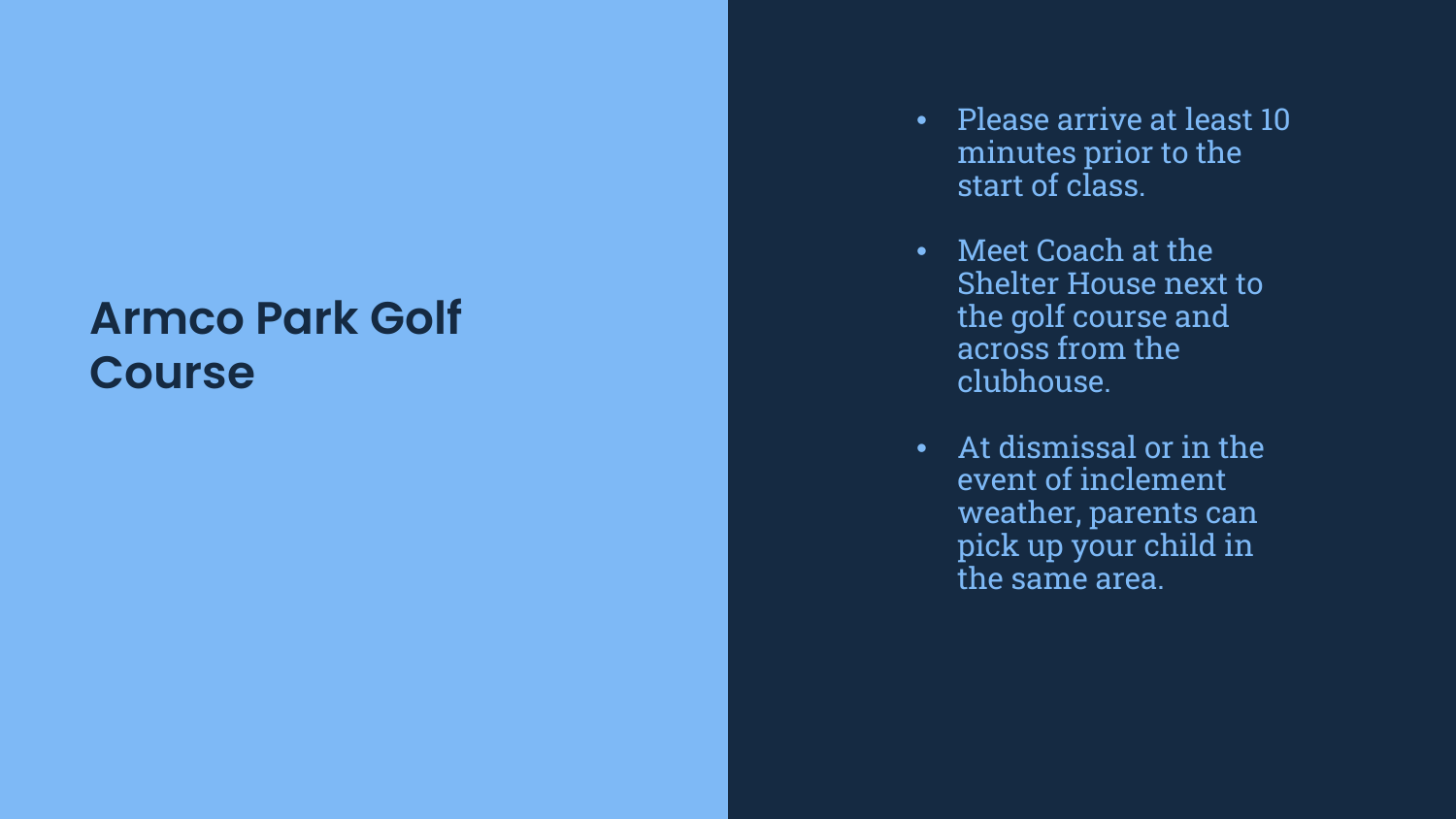#### **Indian Ridge Golf Course**

- Arrive 10 minutes prior to class.
- Meet Coach at the shelter to the right of the clubhouse.
- In the event of inclement weather, you will meet at the shelter to the right of the clubhouse.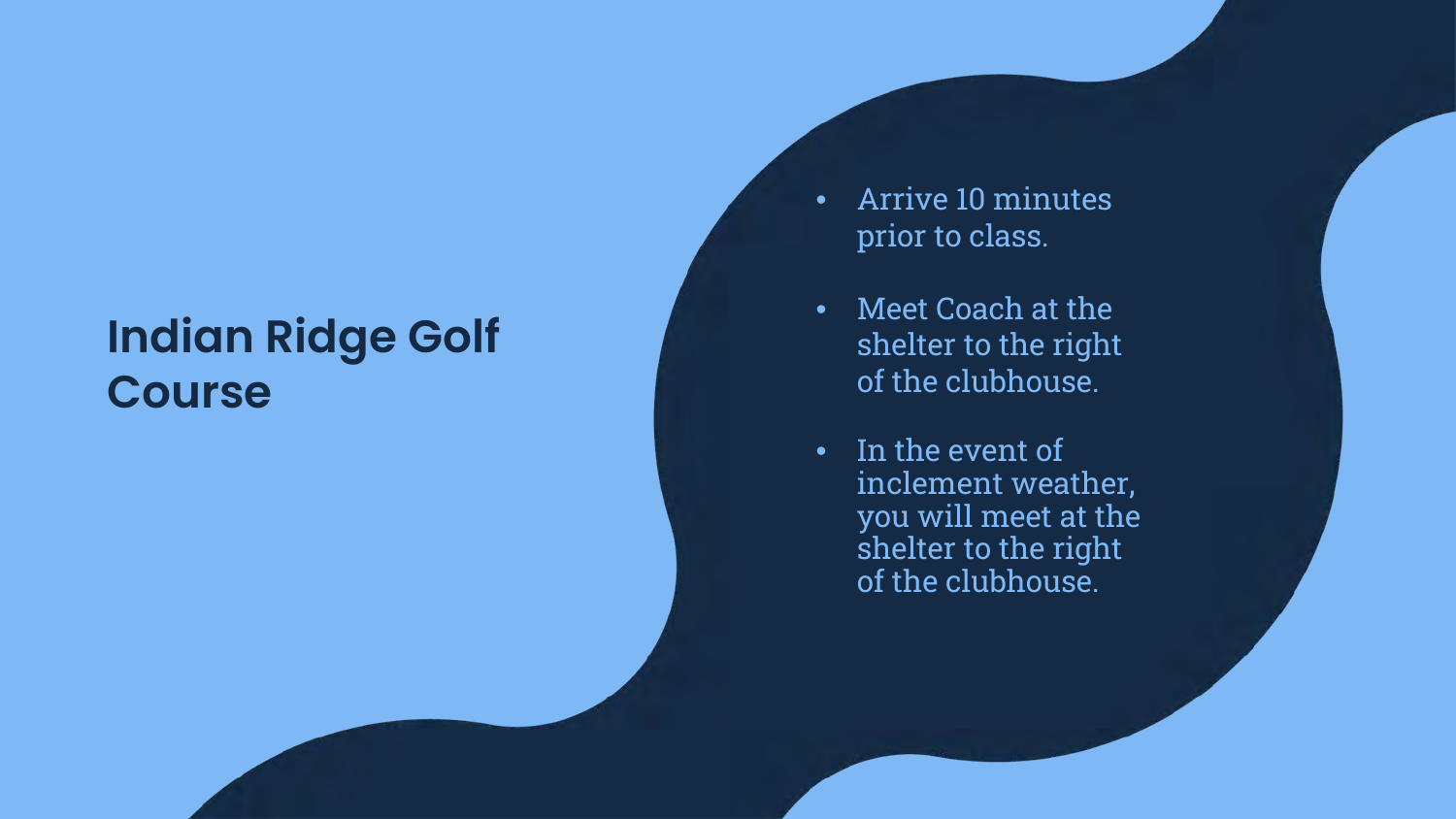#### **The Courses of Kenton County**

- Arrive 10 minutes prior to class.
- Meet Coach by the putting green in front of the clubhouse at arrival and dismissal.
- In the event of inclement weather, please meet your child at the deck at the back of the clubhouse.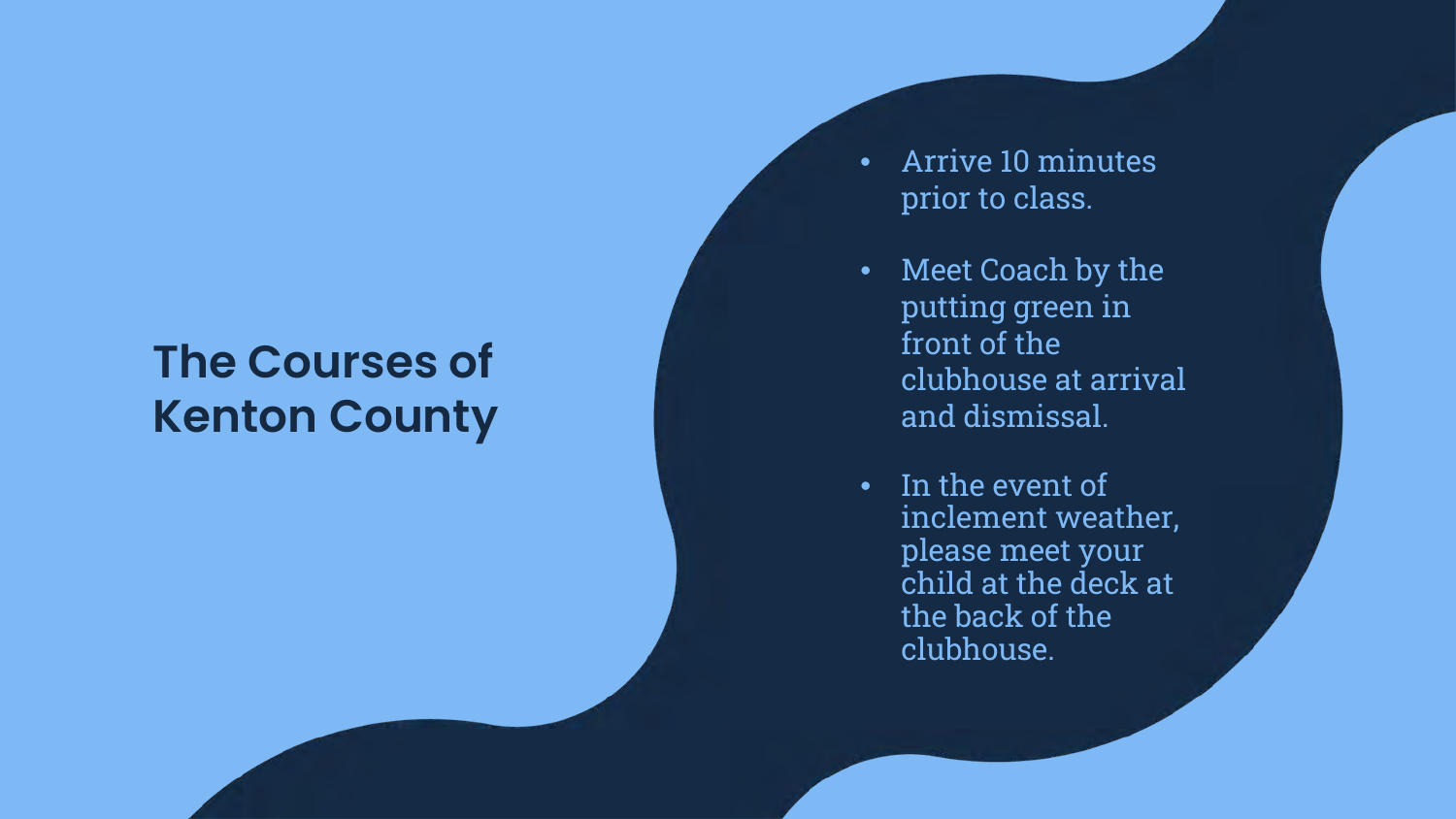### **Meadow Links and Golf Academy**



- Meadow Links is part of Hamilton Co. Park District. Parking sticker is required and can be purchased at the clubhouse.
- Please allow 15 minutes to walk to class area. See map.
- At dismissal, parents pick up kids at the teaching location. If unable to make the walk, Coach will bring students to the parking lot. This may be 20 minutes after the conclusion of class.
- If inclement weather occurs during class and a text is sent, kids will meet at the covered area of clubhouse.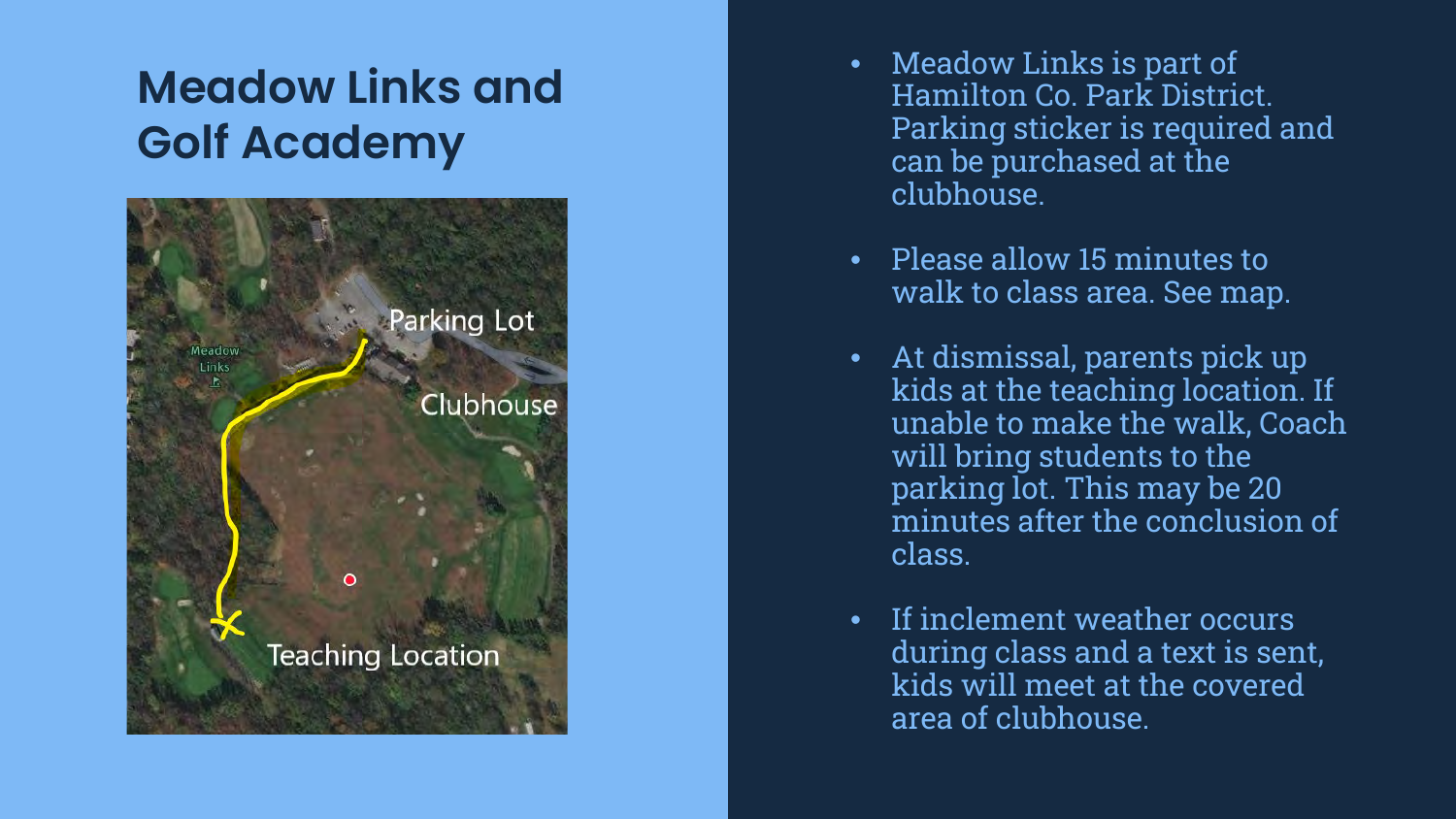#### **Miles of Golf**

- Please arrive at least 10 minutes prior to the start of class.
- Meet Coach at the picnic area in front of the building.
- In the event of inclement weather, please meet your child inside the building.

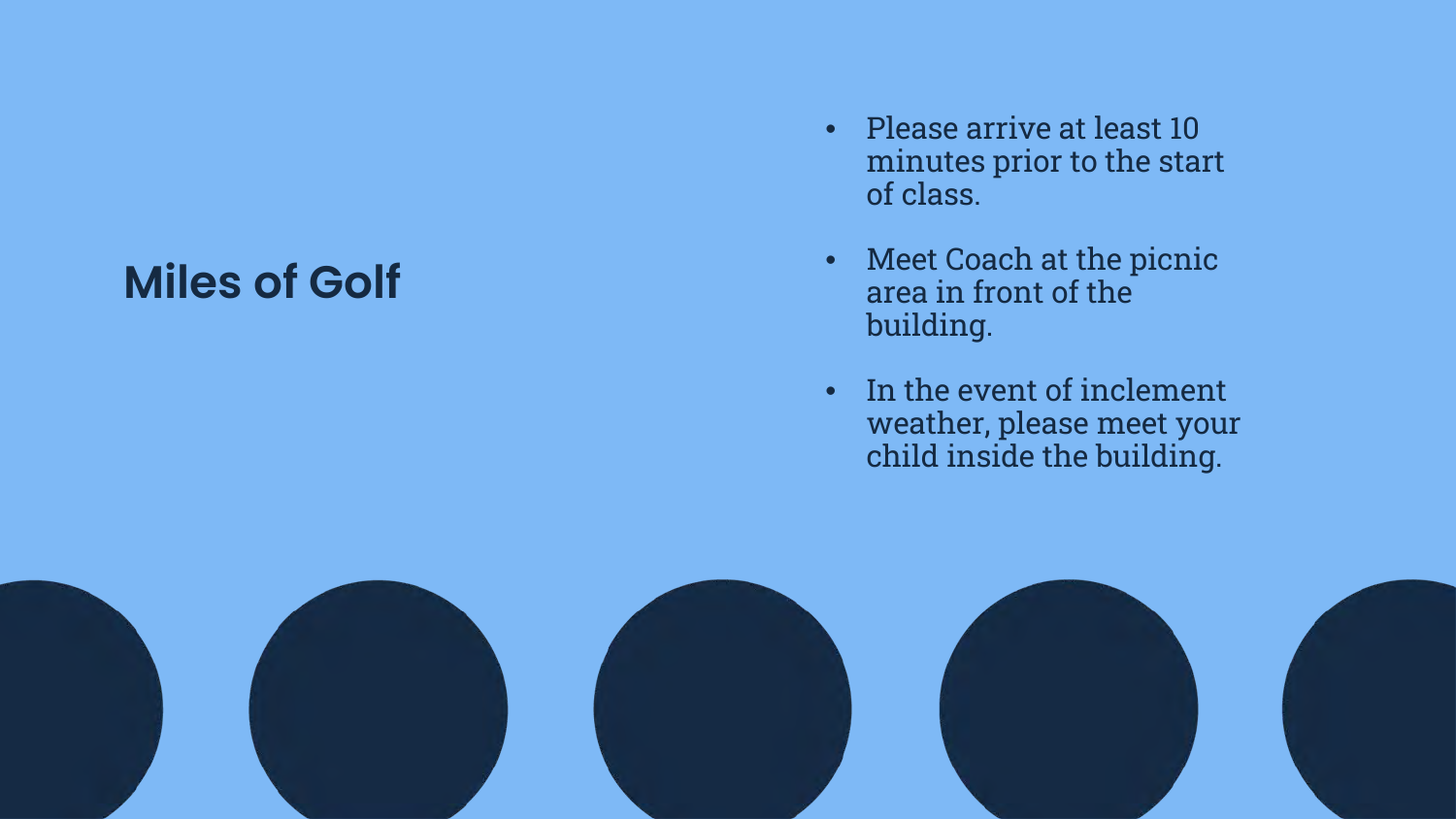#### **Neumann Golf Course**

- Please arrive at least 10 minutes prior to the start of class.
- Check-in with Coach at the covered area to the right of the clubhouse.
- At dismissal, parents can pick up your child in the same area.
- In the event of inclement weather, please meet your child at this same area unless there is lightening. In that case meet inside the clubhouse.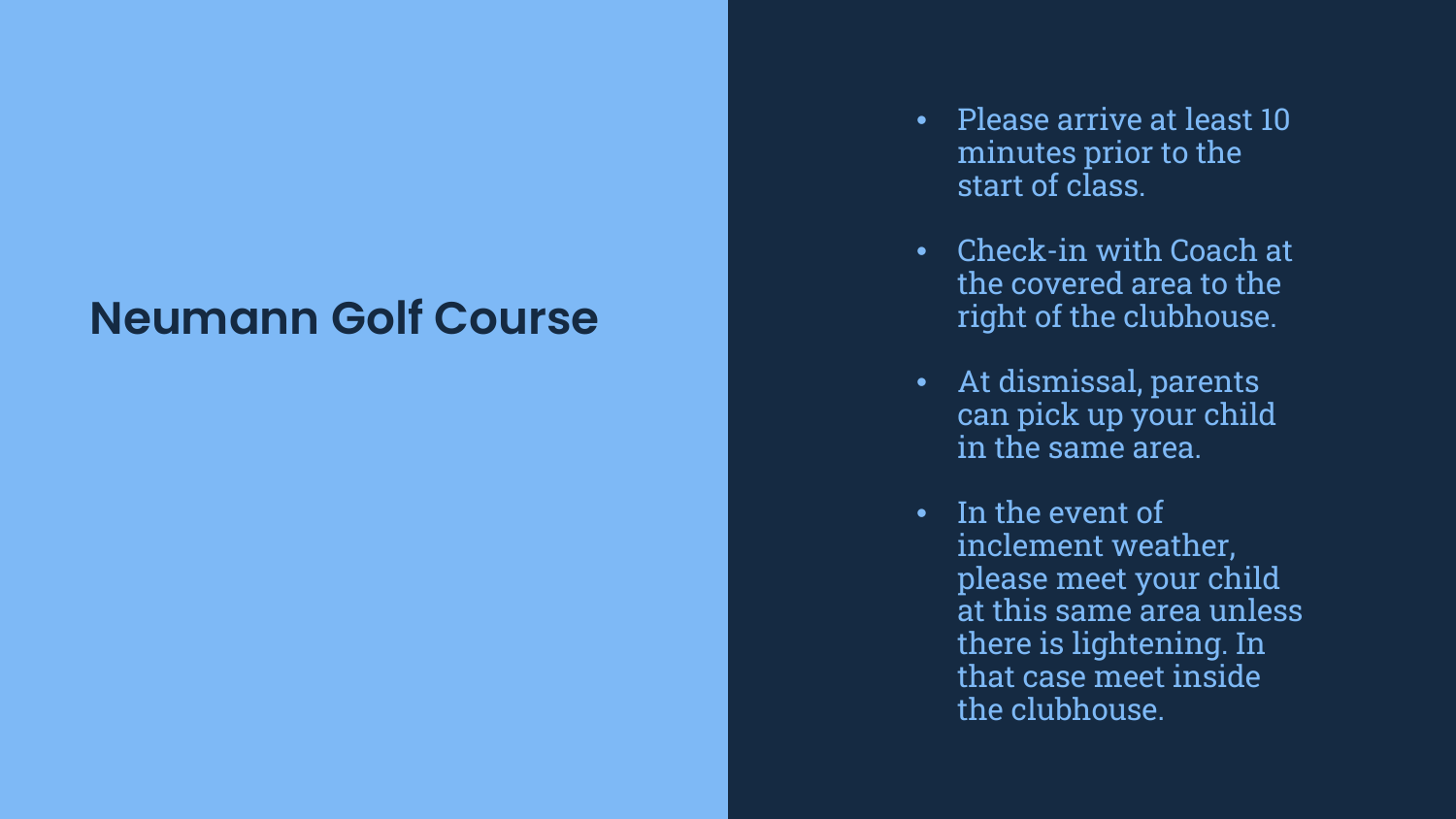#### **Potters Park Golf Course**

- Please arrive at least 10 minutes prior to the start of class.
- Meet Coach by the putting green in front of the clubhouse at arrival and dismissal.
- In the event of inclement weather, please meet your child at the covered patio behind the clubhouse.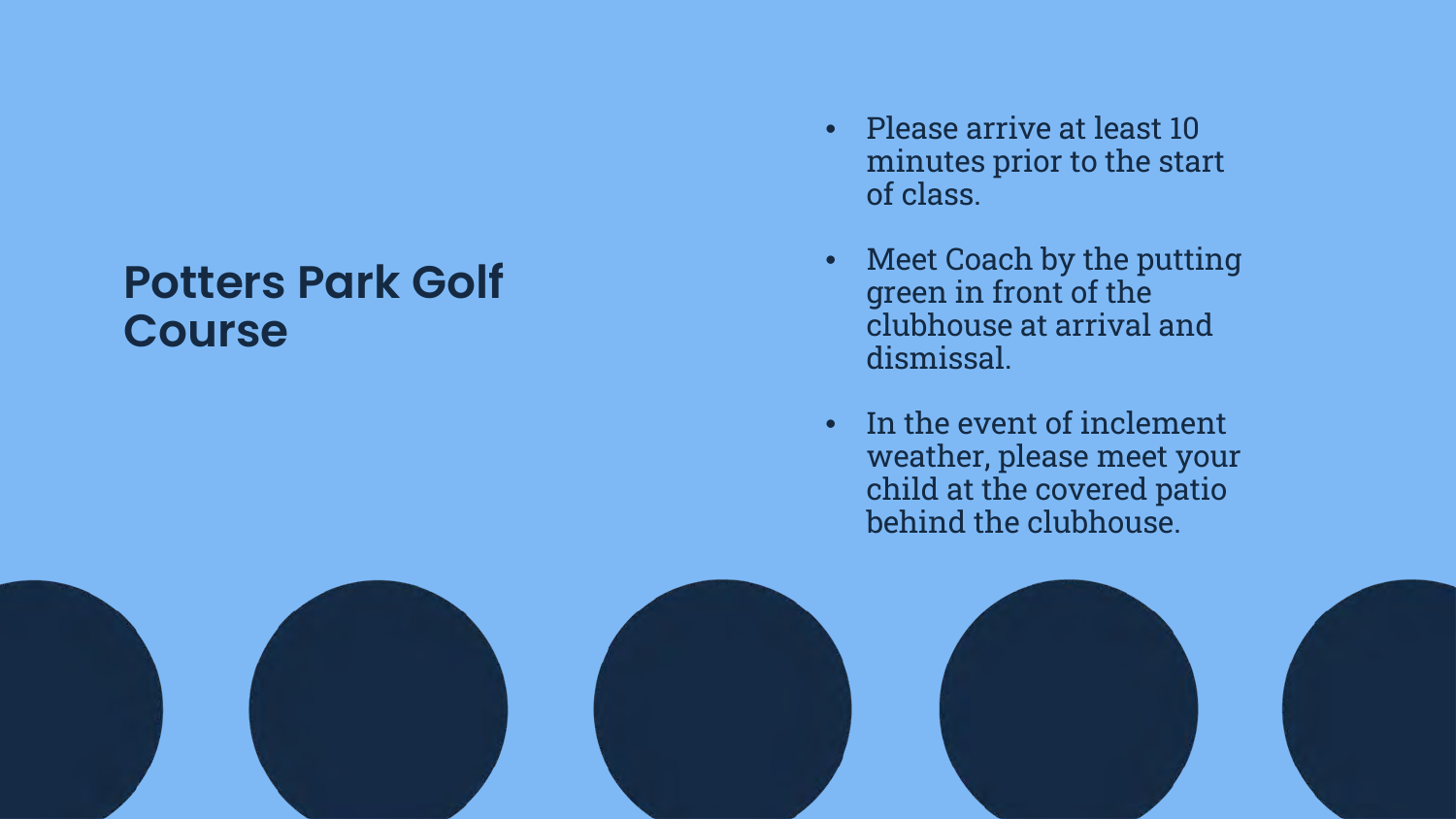#### **Shaker Run Golf Course**

- Arrive 10 minutes prior to the start of class.
- Meet Coach at the steps in front of the Learning Center.
- In the event of inclement weather during class, please meet your child on the side of the clubhouse under the covered deck.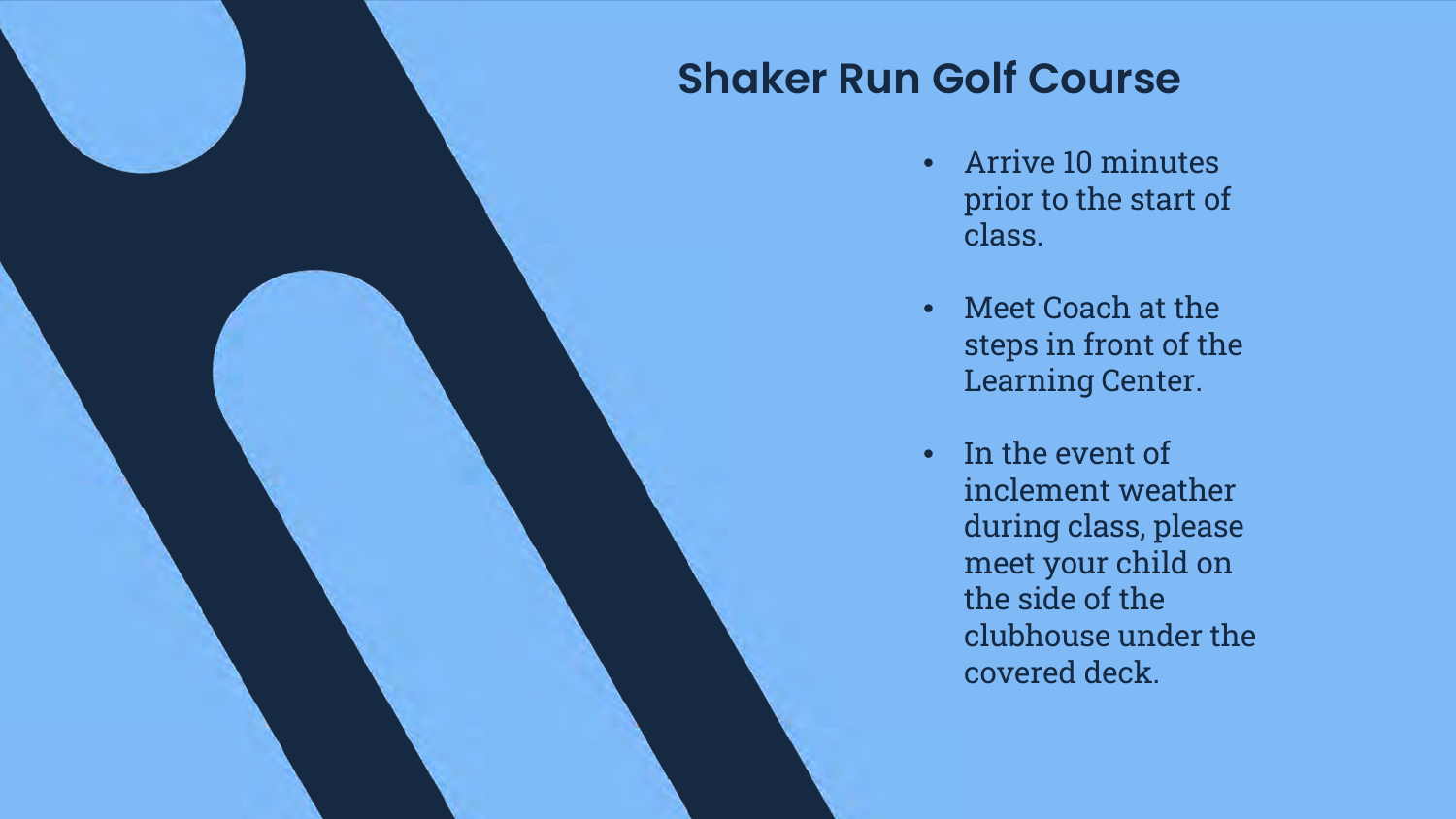#### **Woodland Golf Course**

- Please arrive at least 10 minutes prior to the start of class.
- Meet Coach by the putting green in front of the clubhouse at arrival and dismissal.
- In the event of inclement weather, please meet your child inside the clubhouse.

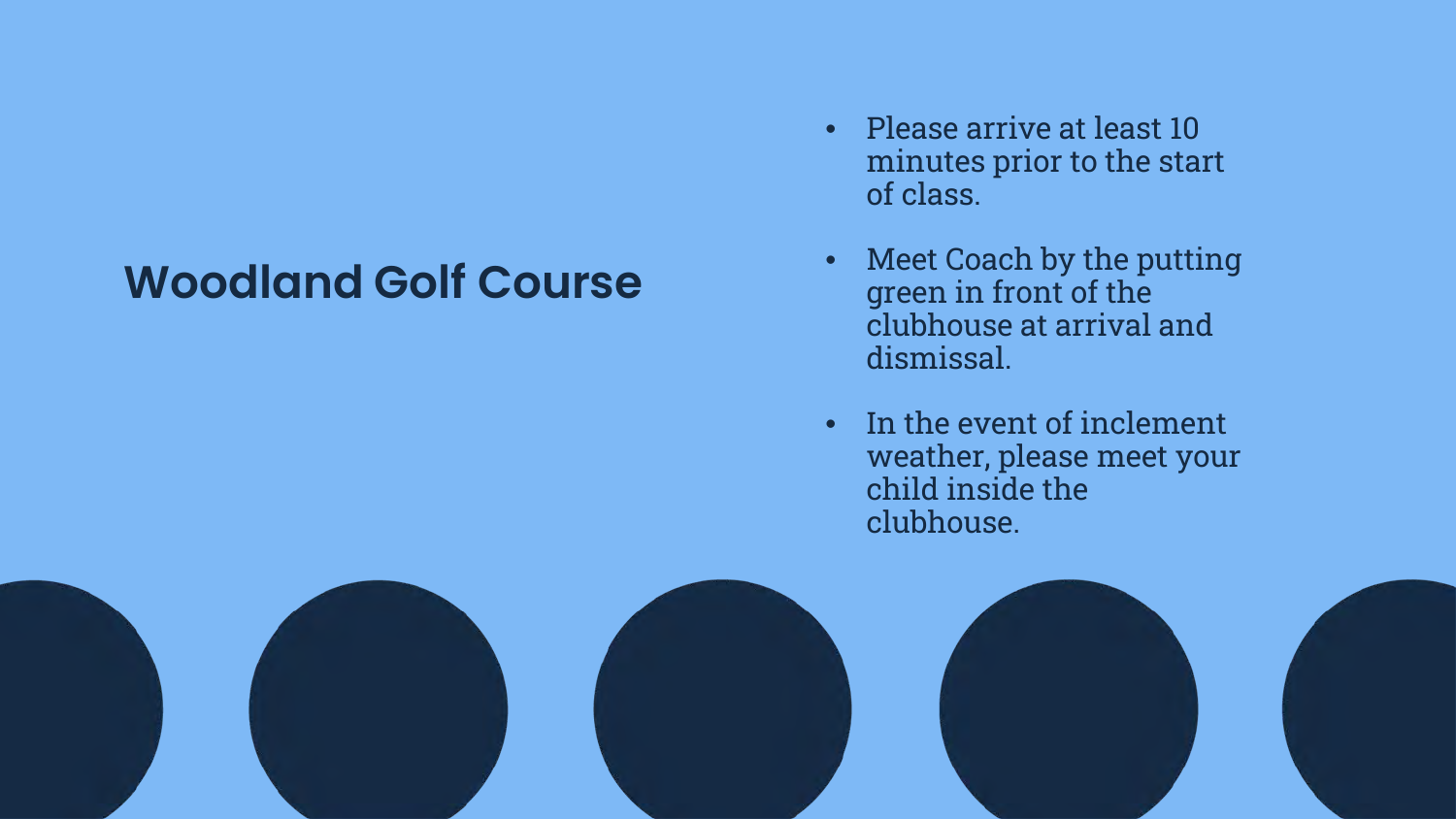### **You can find our programs all over the city!**

- In PE Classes at area schools
- At local recreation centers for after school and summer programs

**Learn More on at www.FirstTeeGCNKY.org**

We also partner with other organizations so that all kids can take part in our classes.

- LPGA-USGA Girls Golf Site
- Special Olympics of Hamilton Co.
- Autism Society of Cincinnati
	- We are proud to be Els for Autism Site
- A Kid Again
- SCRATCHgolf
	- Camp offered to kids born with heart defects